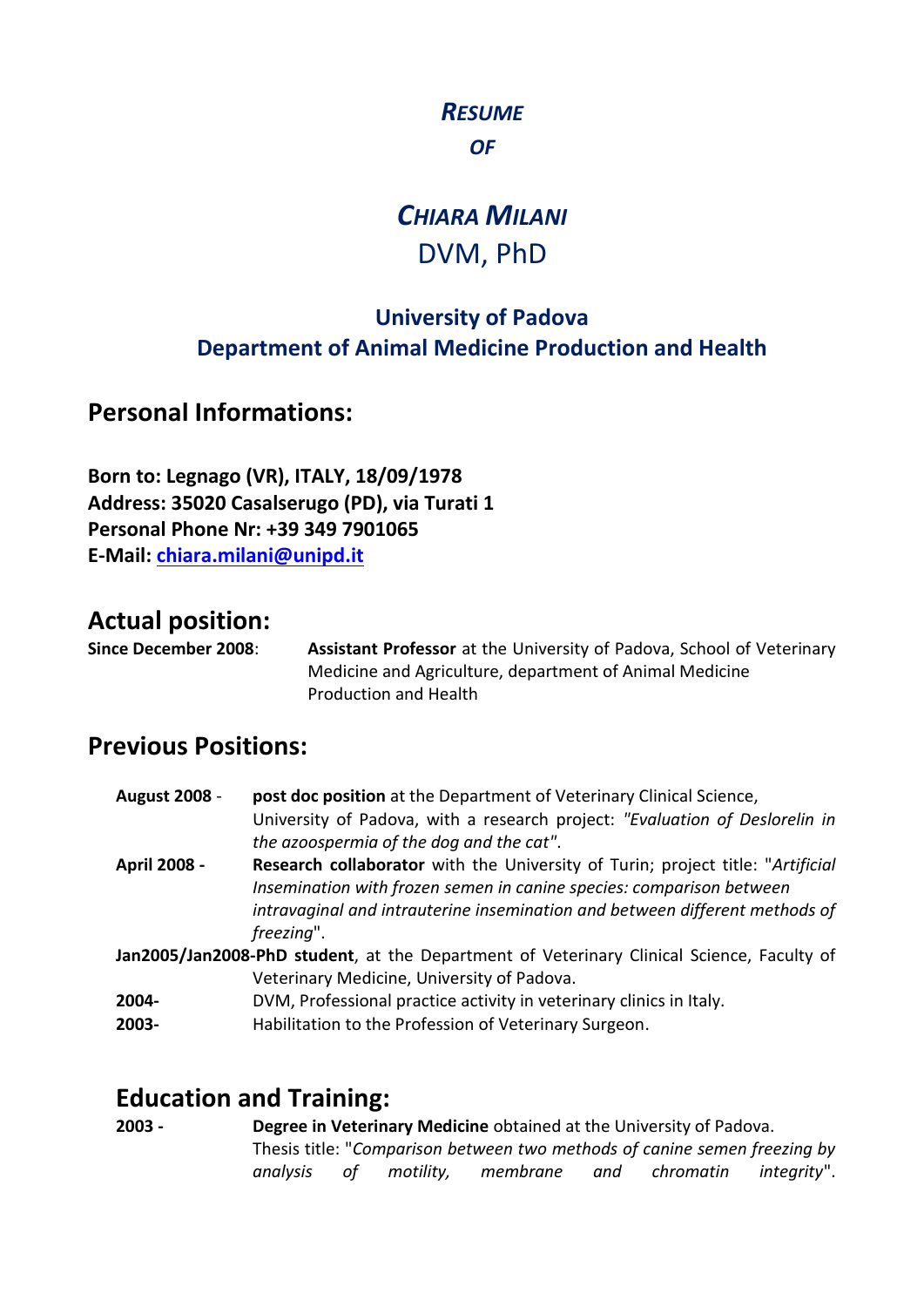#### **2006 - Stage at the Alfort Veterinary School at CERCA (Centre d'Etudes et Recherche en Carnivores)** for 6 months, Supervisor: Dr. Alain Fontbonne.

#### **2008 - PhD degree** obtained with a thesis title: "*Improvement of quality of canine frozen-thawed semen. In vitro and in vivo assays*".

**January 2010**- **Stage presso AGRIS (Agenzia per la ricerca in agricoltura della regione Sardegna)** Supervisor: dr. Maria Dattena. Main activities : Basic knowledge on biotechnologies of reproductions applied to small ruminants, semen collection and evaluation, pregnancy diagnosis, parturition.

#### **September 2010- Stage at UMES (Unité de medicine d'Elevage et du Sport), Ecole Vétérinaire Maisons-Alfort. Supervisor : Prof. Dominique Grandjean.**

#### **May 2011**- **Stage at service of Equine Reproduction, University of Pisa, Faculty of Veterinary Medicine** Supervisor: prof. Francesco Camillo and dr. Alessandra Rota. Main activities : Ultrasound examination of follicular development, pregnancy diagnosis, collection, dilution, chilling of equine semen, artificial insemination, embryo-transfer, parturition monitoring.

#### **August 2013**- **Stage at Wilsonville Veterinary clinic – Oregon (USA)** Supervisor : dr. Cheryl Lopate. Main activities :

Transcervical insemination with fresh, chilled and frozen-thawed semen, semen evaluation, ovulation monitoring and pregnancy diagnosis in the canine species ; induction of ovulation, c-section and neonatal resuscitation.

#### **2014– Advanced course in "New techniques in molecular medicine",** University of Padova, under the supervision of prof. Alberto Ferlin.

### **Teaching activities**

| 2018-2019         | course "Comparative animal reproduction, neonatology and breeding               |
|-------------------|---------------------------------------------------------------------------------|
|                   | techniques" course of Animal Care- University of Padova (32hrs).                |
| <b>Since 2008</b> | hands on practice for 5th yr students of di laurea in Medicina Veterinaria-     |
|                   | Università di Padova (70hrs).                                                   |
| <b>SInce 2005</b> | Clinical activity for veterinary service to the Veterinary Teaching hospital of |
|                   | the University of Padova, unit of small animal reproduction (responsible:       |
|                   | Prof. Stefano Romagnoli and Prof. Antonio Mollo)                                |
|                   | Activity: pathology of reproduction, ovulation monitoring, artificial           |
|                   | insemination, pregnancy diagnosis, luteal phase monitoring, fetometry,          |
|                   | semen evaluation, semen chilling, semen freezing, trans-cervical                |
|                   | insemination, infertility, andrology, neonatology.                              |

# **Tutor for PhD and Undergraduate students**

Tutor for the graduation thesis of 10 undergraduate students and co-tutor for 6 undergraduate students belonging to the course of veterinary medicine